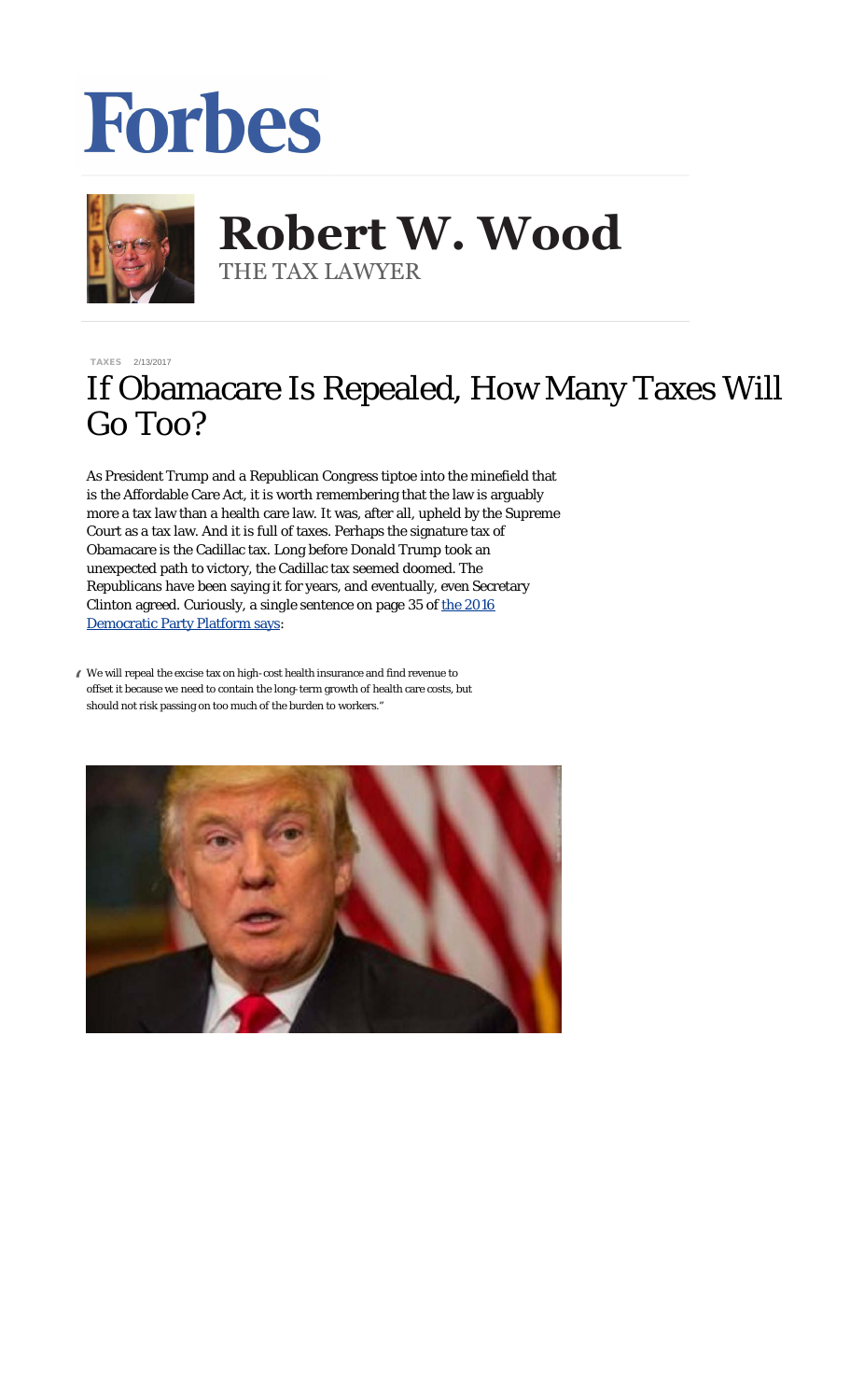Viewed from 2010, the Cadillac tax was supposed to rake in huge dollars to help pay for Obamacare. The Cadillac tax is a 40% tax on the cost of employer-sponsored health coverage exceeding certain thresholds: \$10,800 for self-only coverage, and \$29,100 for family coverage. The cost of wellness programs, on-site clinics and other plan features meant to reduce expenses are also included. Vast number of participants in numerous employersponsored plans will be affected. There have been multiple bills to repeal it. But now that there is a Republican Senate, House and President, its fate seems sealed.

The larger question is about Obamacare in general, and its plethora of taxes. For that 'how many taxes' question, it depends how you count and what you regard as a tax. There are also many other Obamacare taxes, including these:

- 1. 3% Tax on Medical Device Manufacturers (after multiple repeal efforts, this one is currently on hold, doesn't hit you directly, but indirectly it sure can).
- 2. 3.8% Net Investment Income Tax. This one is a big one. Depending on your income, it adds a 3.8% tax on top of your interest, dividends and capital gains.
- 3. Employer Mandate on business with over 50 full-time equivalent employees to provide health insurance to full-time employees. \$2,000 per employee, \$3,000 if employee uses tax credits to buy insurance on the exchange.
- 4. Medical Deduction Threshold tax increase (threshold to deduct medical expenses as an itemized deduction increases to 10% from 7.5%).
- 5. [Individual Mandate](http://obamacarefacts.com/obamacare-individual-mandate/) (a tax for not purchasing insurance, though the tax penalty is called a [Shared Responsibility](http://www.irs.gov/Affordable-Care-Act/Individuals-and-Families/ACA-Individual-Shared-Responsibility-Provision-Calculating-the-Payment) [Payment,](http://www.irs.gov/Affordable-Care-Act/Individuals-and-Families/ACA-Individual-Shared-Responsibility-Provision-Calculating-the-Payment) the greater of 2.5% of your income above the filing threshold of \$10,300 for singles and \$20,600 for married couples filing jointly or \$695 per adult (\$347.50 per child), with a maximum of \$2,085 for a family, whichever is higher.
- 6. Excise Tax on Charitable Hospitals which fail to comply with the requirements of Obamacare.
- 7. Elimination of tax deduction for employerprovided retirement Rx drug coverage in coordination with Medicare Part D.
- 8. Medicare Part A Tax increase of 0.9% over \$200k/\$250k.
- 9. An annual \$63 fee levied by Obamacare on all plans (decreased